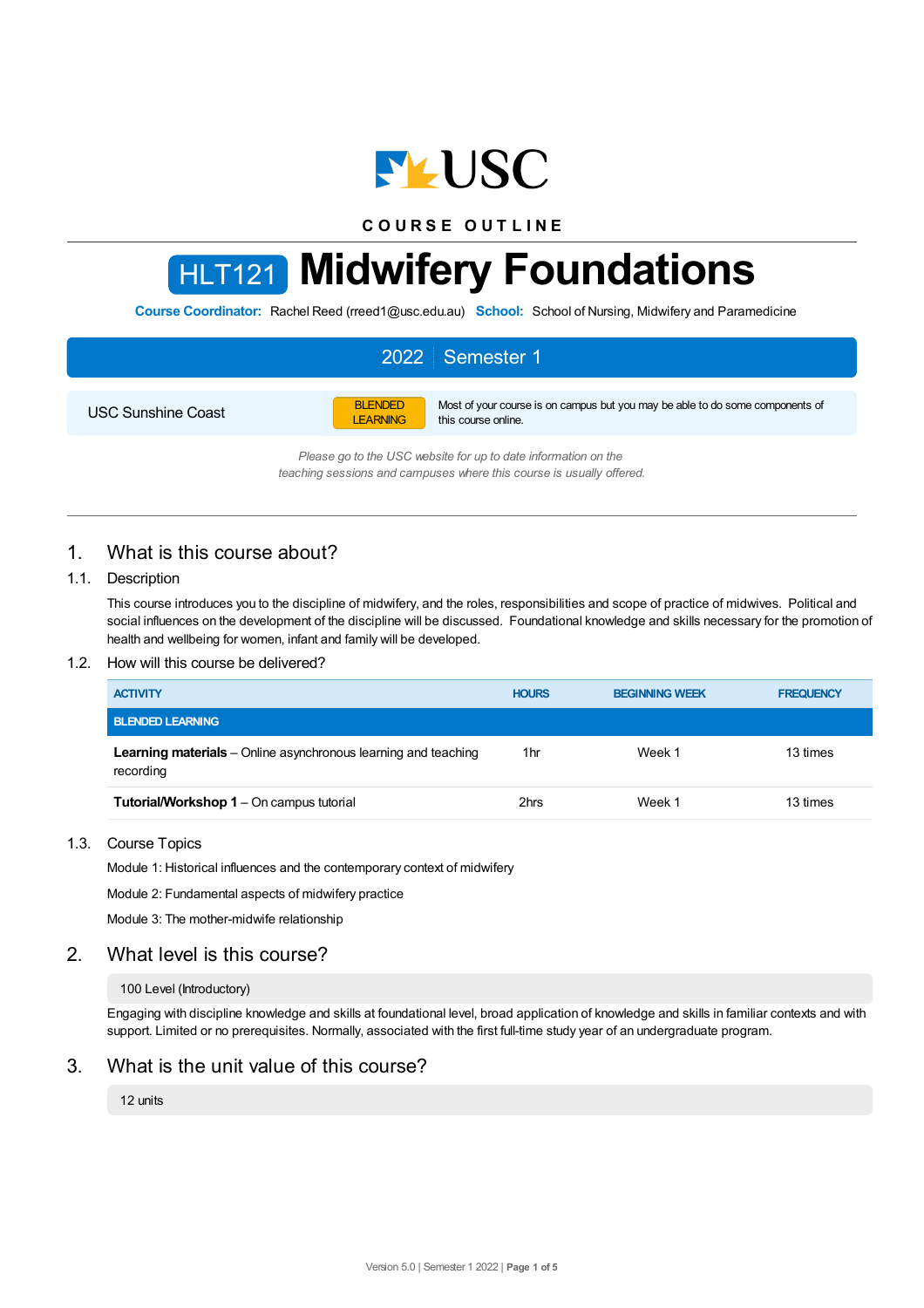# 4. How does this course contribute to my learning?

|                | <b>COURSE LEARNING OUTCOMES</b>                                                                                       | <b>GRADUATE QUALITIES</b>                                                 |
|----------------|-----------------------------------------------------------------------------------------------------------------------|---------------------------------------------------------------------------|
|                | On successful completion of this course, you should be able to                                                        | Completing these tasks<br>successfully will contribute to<br>you becoming |
| . 1            | Analyse maternity services and midwifery practice by applying knowledge of historical and<br>contemporary influences. | Knowledgeable                                                             |
| $\mathbf{2}$   | Apply professional, ethical and legal codes and standards to midwifery practice and maternity<br>services.            | Ethical                                                                   |
| 3              | Understand and apply midwifery philosophies to midwifery practice and maternity services.                             | Knowledgeable                                                             |
| $\overline{4}$ | Identify ways in which midwives can advocate for women within the maternity services.                                 | Ethical                                                                   |

# 5. Am Ieligible to enrol in this course?

Refer to the USC [Glossary](https://www.usc.edu.au/about/policies-and-procedures/glossary-of-terms-for-policy-and-procedures) of terms for definitions of "pre-requisites, co-requisites and anti-requisites".

# 5.1. Pre-requisites

Enrolled in Program SC393

## 5.2. Co-requisites

Not applicable

# 5.3. Anti-requisites

Not applicable

## 5.4. Specific assumed prior knowledge and skills (where applicable)

Not applicable

# 6. How am Igoing to be assessed?

## 6.1. Grading Scale

# Standard Grading (GRD)

High Distinction (HD), Distinction (DN), Credit (CR), Pass (PS), Fail (FL).

## 6.2. Details of early feedback on progress

In week 4 students will complete Task 1 which will provide early feedback on their progress within the course.

# 6.3. Assessment tasks

| <b>DELIVERY</b><br><b>MODE</b> | <b>TASK</b><br>NO. | <b>ASSESSMENT</b><br><b>PRODUCT</b> | <b>INDIVIDUAL</b><br><b>OR GROUP</b> | <b>WEIGHTING</b><br>$\%$ | <b>WHAT IS THE</b><br><b>DURATION /</b><br>LENGTH? | <b>WHEN SHOULD I</b><br>SUBMIT? | <b>WHERE SHOULD I</b><br><b>SUBMIT IT?</b>                      |
|--------------------------------|--------------------|-------------------------------------|--------------------------------------|--------------------------|----------------------------------------------------|---------------------------------|-----------------------------------------------------------------|
| All                            | 1                  | Quiz/zes                            | Individual                           | 15%                      | 1 hour                                             | Week 4                          | Online Test (Quiz)                                              |
| All                            | $\overline{2}$     | <b>Written Piece</b>                | Individual                           | 40%                      | 1200 words                                         | Week 7                          | Online Assignment<br>Submission with<br>plagiarism check        |
| All                            | 3                  | <b>Written Piece</b>                | Individual                           | 45%                      | 2000 words                                         | Week 12                         | <b>Online Assignment</b><br>Submission with<br>plagiarism check |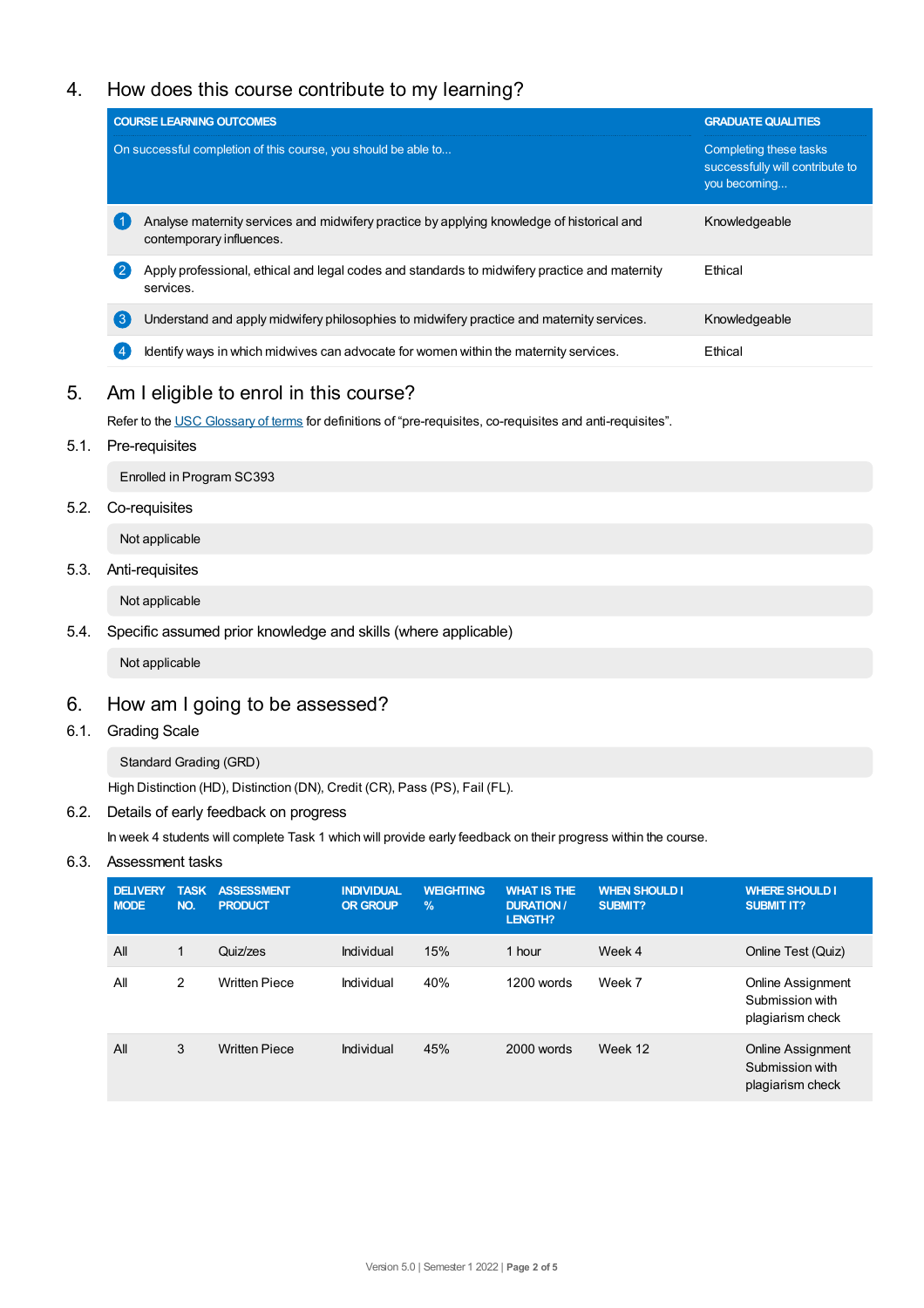#### **All - Assessment Task 1:** Online Test (Quiz)

| <b>GOAL:</b>     | Revise key concepts introduced in the first 4 weeks                                                                                                                                                                                                                                               |                                     |  |  |  |
|------------------|---------------------------------------------------------------------------------------------------------------------------------------------------------------------------------------------------------------------------------------------------------------------------------------------------|-------------------------------------|--|--|--|
| <b>PRODUCT:</b>  | Quiz/zes                                                                                                                                                                                                                                                                                          |                                     |  |  |  |
| <b>FORMAT:</b>   | You will complete a timed online quiz via Canvas. The quiz will be open for 24 hours on the Friday of Week 4. You will enter<br>the quiz area for a maximum of 1 hour and answer multiple-choice questions. The questions will be based on key concepts<br>introduced in weeks 1-4 of the course. |                                     |  |  |  |
| <b>CRITERIA:</b> | No.                                                                                                                                                                                                                                                                                               | <b>Learning Outcome</b><br>assessed |  |  |  |
|                  | Demonstrate knowledge of key course concepts                                                                                                                                                                                                                                                      | $(1)$ $(3)$                         |  |  |  |
|                  |                                                                                                                                                                                                                                                                                                   |                                     |  |  |  |

#### **All - Assessment Task 2:** Evaluation of a Maternity Model of Care

| <b>GOAL:</b>     | This task will allow you to evaluate models of maternity care                                                                                                     |                                                                              |                                     |  |  |
|------------------|-------------------------------------------------------------------------------------------------------------------------------------------------------------------|------------------------------------------------------------------------------|-------------------------------------|--|--|
| <b>PRODUCT:</b>  | <b>Written Piece</b>                                                                                                                                              |                                                                              |                                     |  |  |
| <b>FORMAT:</b>   | You will evaluate models of maternity care using a template and guidance provided on<br>Canvas. You will submit your written evaluation (1200) words via Turnitin |                                                                              |                                     |  |  |
| <b>CRITERIA:</b> | No.                                                                                                                                                               |                                                                              | <b>Learning Outcome</b><br>assessed |  |  |
|                  |                                                                                                                                                                   | Identify and describe models of maternity care available in Australia.       | (1)                                 |  |  |
|                  | 2                                                                                                                                                                 | Apply and discuss research evidence in relation to models of maternity care. | 26                                  |  |  |
|                  | 3                                                                                                                                                                 | Identify and discuss the role of the midwife in relation to models of care.  | 234                                 |  |  |
|                  |                                                                                                                                                                   |                                                                              |                                     |  |  |

#### **All - Assessment Task 3:** Written Assignment

| <b>GOAL:</b>     | To reflect on your developing understanding of midwifery |                                                                                         |                                     |  |  |  |
|------------------|----------------------------------------------------------|-----------------------------------------------------------------------------------------|-------------------------------------|--|--|--|
| <b>PRODUCT:</b>  | <b>Written Piece</b>                                     |                                                                                         |                                     |  |  |  |
| <b>FORMAT:</b>   |                                                          | You will use a template to reflect on how your understanding of midwifery has developed |                                     |  |  |  |
| <b>CRITERIA:</b> | No.                                                      |                                                                                         | <b>Learning Outcome</b><br>assessed |  |  |  |
|                  |                                                          | Demonstrate reflection and self-appraisal                                               | $\left(3\right)$                    |  |  |  |
|                  | 2                                                        | Demonstrate an understanding of midwifery philosophy                                    | $\lceil 3 \rceil$                   |  |  |  |
|                  | 3                                                        | Demonstrate an understanding of the role of the midwife                                 | 124                                 |  |  |  |
|                  |                                                          |                                                                                         |                                     |  |  |  |

# 7. Directed study hours

A 12-unit course will have total of 150 learning hours which will include directed study hours (including online if required), self-directed learning and completion of assessable tasks. Directed study hours may vary by location. Student workload is calculated at 12.5 learning hours per one unit.

# 8. What resources do I need to undertake this course?

Please note: Course information, including specific information of recommended readings, learning activities, resources, weekly readings, etc. are available on the course Canvas site– Please log in as soon as possible.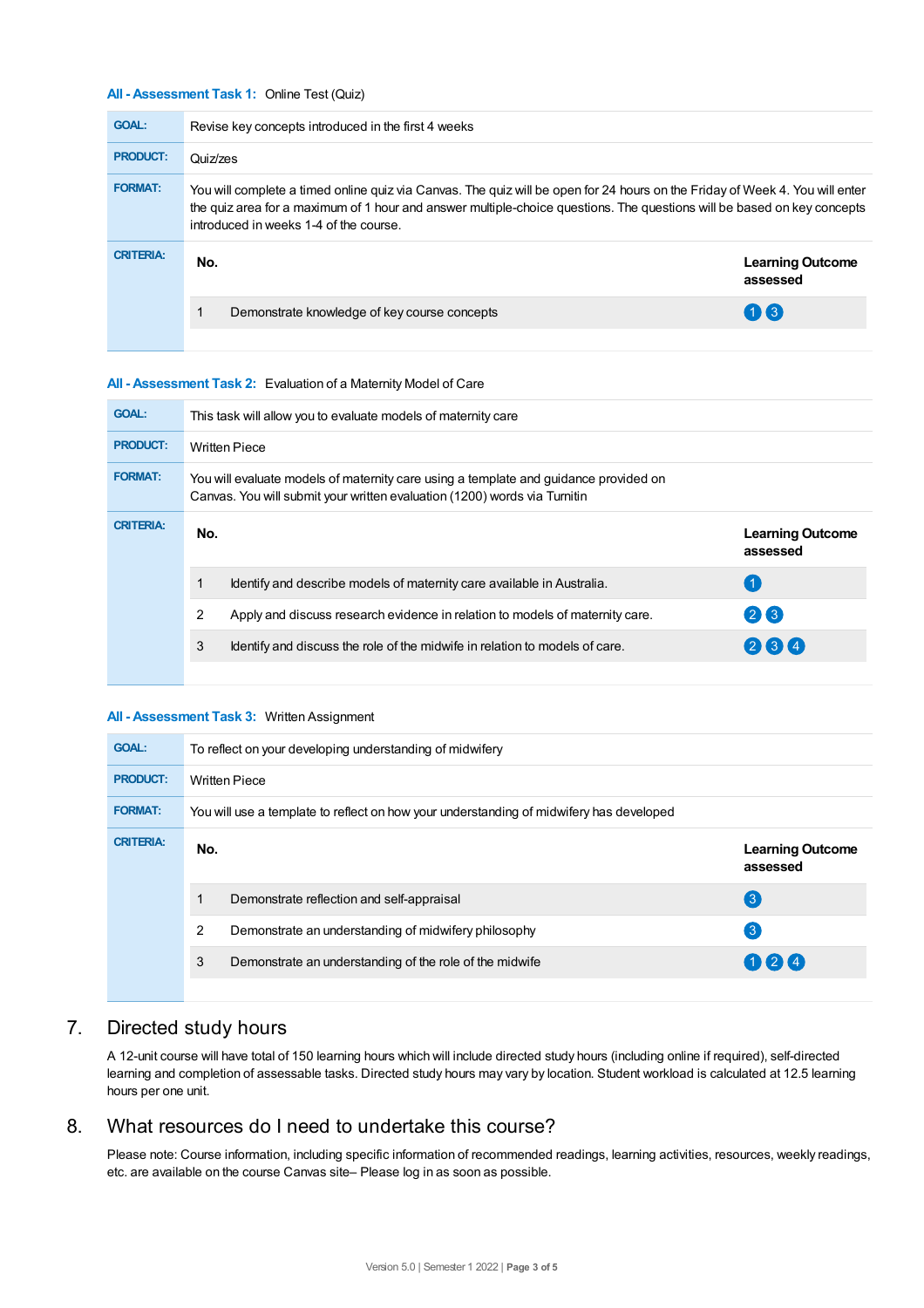#### 8.1. Prescribed text(s) or course reader

Please note that you need to have regular access to the resource(s) listed below. Resources may be required or recommended.

| <b>REQUIRED? AUTHOR</b> |                                                                 |  | <b>YEAR TITLE</b> | <b>EDITION</b> | <b>PUBLISHER</b> |
|-------------------------|-----------------------------------------------------------------|--|-------------------|----------------|------------------|
| Required                | Sally Pairman,Sally K.<br>Tracy, Hannah<br>Dahlen, Lesley Dixon |  | 2018 Midwifery    |                | Elsevier         |

#### 8.2. Specific requirements

Not applicable

## 9. How are risks managed in this course?

Health and safety risks for this course have been assessed as low. It is your responsibility to review course material, search online, discuss with lecturers and peers and understand the health and safety risks associated with your specific course of study and to familiarise yourself with the University's general health and safety principles by reviewing the online [induction](https://online.usc.edu.au/webapps/blackboard/content/listContentEditable.jsp?content_id=_632657_1&course_id=_14432_1) training for students, and following the instructions of the University staff.

# 10. What administrative information is relevant to this course?

#### 10.1. Assessment: Academic Integrity

Academic integrity is the ethical standard of university participation. It ensures that students graduate as a result of proving they are competent in their discipline. This is integral in maintaining the value of academic qualifications. Each industry has expectations and standards of the skills and knowledge within that discipline and these are reflected in assessment.

Academic integrity means that you do not engage in any activity that is considered to be academic fraud; including plagiarism, collusion or outsourcing any part of any assessment item to any other person. You are expected to be honest and ethical by completing all work yourself and indicating in your work which ideas and information were developed by you and which were taken from others. You cannot provide your assessment work to others. You are also expected to provide evidence of wide and critical reading, usually by using appropriate academic references.

In order to minimise incidents of academic fraud, this course may require that some of its assessment tasks, when submitted to Canvas, are electronically checked through Turnitin. This software allows for text comparisons to be made between your submitted assessment item and all other work to which Turnitin has access.

#### 10.2. Assessment: Additional Requirements

Eligibility for Supplementary Assessment

Your eligibility for supplementary assessment in a course is dependent of the following conditions applying:

The final mark is in the percentage range 47% to 49.4% The course is graded using the Standard Grading scale You have not failed an assessment task in the course due to academic misconduct

#### 10.3. Assessment: Submission penalties

Late submission of assessment tasks may be penalised at the following maximum rate:

- 5% (of the assessment task's identified value) per day for the first two days from the date identified as the due date for the assessment task.

- 10% (of the assessment task's identified value) for the third day - 20% (of the assessment task's identified value) for the fourth day and subsequent days up to and including seven days from the date identified as the due date for the assessment task.

- A result of zero is awarded for an assessment task submitted after seven days from the date identified as the due date for the assessment task. Weekdays and weekends are included in the calculation of days late. To request an extension you must contact your course coordinator to negotiate an outcome.

#### 10.4. SafeUSC

USC is committed to a culture of respect and providing a safe and supportive environment for all members of our community. For immediate assistance on campus contact SafeUSC by phone: 07 [5430](tel:07%205430%201168) 1168 or using the [SafeZone](https://www.safezoneapp.com) app. For general enquires contact the SafeUSC team by phone 07 [5456](tel:07%205456%203864) 3864 or email [safe@usc.edu.au](mailto:safe@usc.edu.au).

The SafeUSC Specialist Service is a Student Wellbeing service that provides free and confidential support to students who may have experienced or observed behaviour that could cause fear, offence or trauma. To contact the service call 07 [5430](tel:07%205430%201226) 1226 or email [studentwellbeing@usc.edu.au](mailto:studentwellbeing@usc.edu.au).